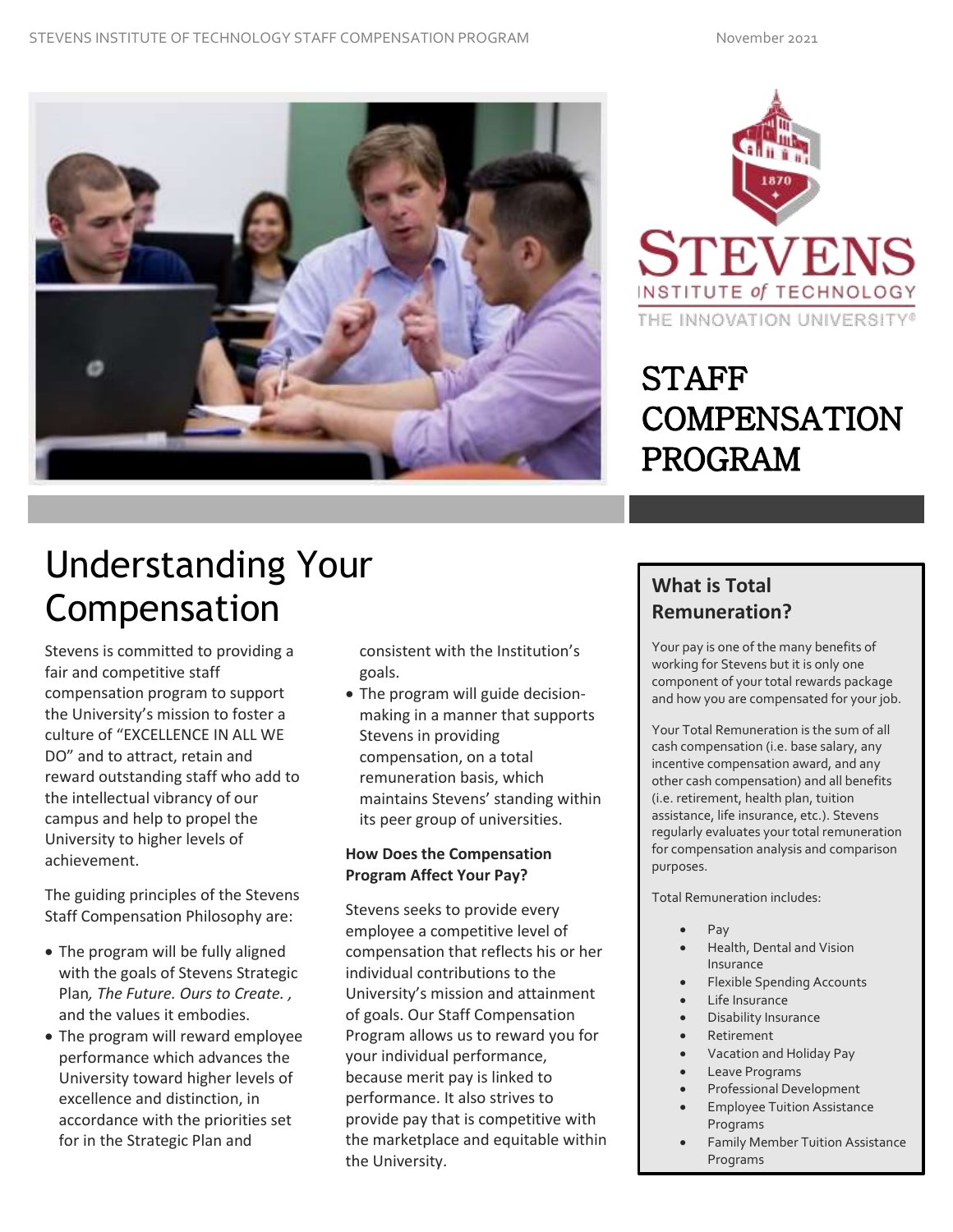

#### **How Are Jobs Documented?**

The Staff Compensation Program is designed to be easy to understand, with consistently documented jobs and a unified salary grade structure. The University engaged Sibson Consulting Group to evaluate jobs and develop a salary grade structure that is broad enough to accommodate a variety of experience and performance levels, and allow for employee development and growth. During the Compensation Project, employees and managers completed job questionnaires which resulted in the classification of the work performed throughout the University. As a result of this project, job descriptions and positions were appropriately titled.

#### **Job Descriptions**

Each job at Stevens will have a job description that describes the work performed in general terms. A job description highlights the most important features of a job; it may not describe specific duties related to an individual's position. Job descriptions include a job title, job summary, and minimum required qualifications. Job descriptions will be available in Workday.

#### **What is a Salary Grade Structure?**

Salary grades give the University a way to classify and group jobs to ensure that employees are rewarded for the work they do in a consistent way. All jobs are placed into one of 11 salary grades; each salary grade has a corresponding salary range that has a minimum and maximum.

The Stevens Salary Grade Structure is available on page 4 of this document.

### **How Are Jobs Placed into Salary Grades?**

Jobs are placed into salary grades based on a blend of external salary survey information and internal job evaluation. Therefore, jobs with similar value in the external marketplace and within the University are in the same salary grade. To be sure jobs are accurately assessed, HR periodically reviews job descriptions and salary ranges to ensure accuracy and competitiveness.

## **How Does Stevens Ensure Pay is Externally Competitive and Internally Fair?**

The University determines what to pay for jobs by ensuring pay is competitive and fair internally and externally.

So that our salaries are competitive with the marketplace – with what people outside the University are earning for comparable jobs – we review pay data from surveys covering universities and higher education space.

To ensure jobs with similar levels of scope and decision-making authority are paid comparably, we compare jobs using factors such as:

- Knowledge and skill
- Impact and accountability
- Consequence of error
- Problem-solving
- Self-direction
- **Communications**
- Autonomy
- Working conditions
- Judgement and decision making authority

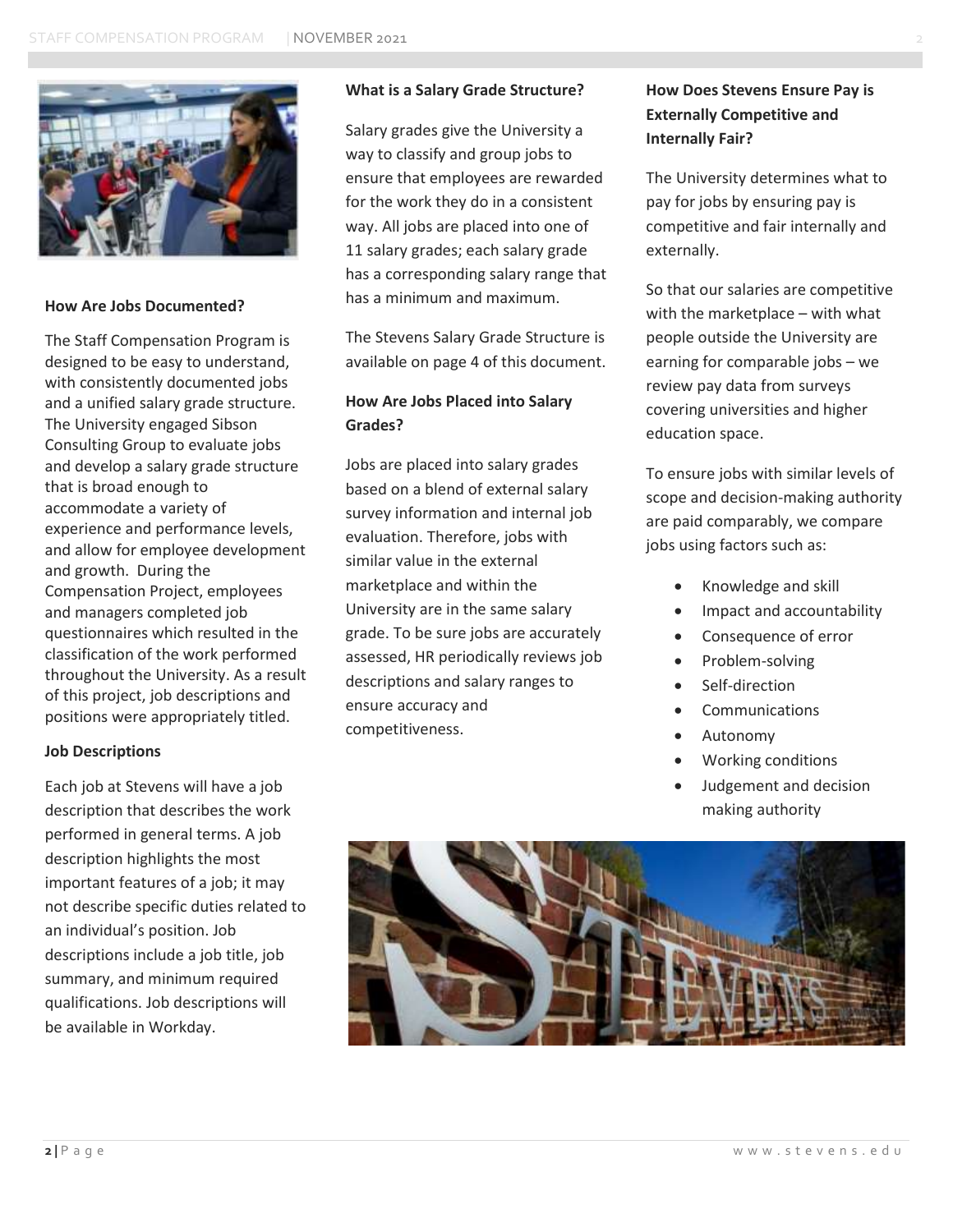

#### **How Can Pay Increase?**

Your pay can increase with merit adjustments, promotions or career change/advancement promotions.

#### **Merit Increases**

Pay can increase within a job through merit adjustments. Merit adjustments are awarded in January and are based upon the rating received on the annual performance appraisal and also by comparing your salary to the salary range. When evaluating your salary within the salary range, managers are advised to consider:

- Performance
- Depth and breadth of knowledge for subject area as well as related areas
- Depth and breadth of experience in the job, specialized skills and significant value
- Ability to serve as an expert resource and serve as a role model to others in similar jobs or areas

## **How does Stevens ensure the Staff Compensation Program remains competitive?**

Stevens evaluates the total Staff Compensation Program and salary structure every three years consistent in keeping with best practices. Every year, one-third of jobs used to develop the structure are market-tested using current survey data.